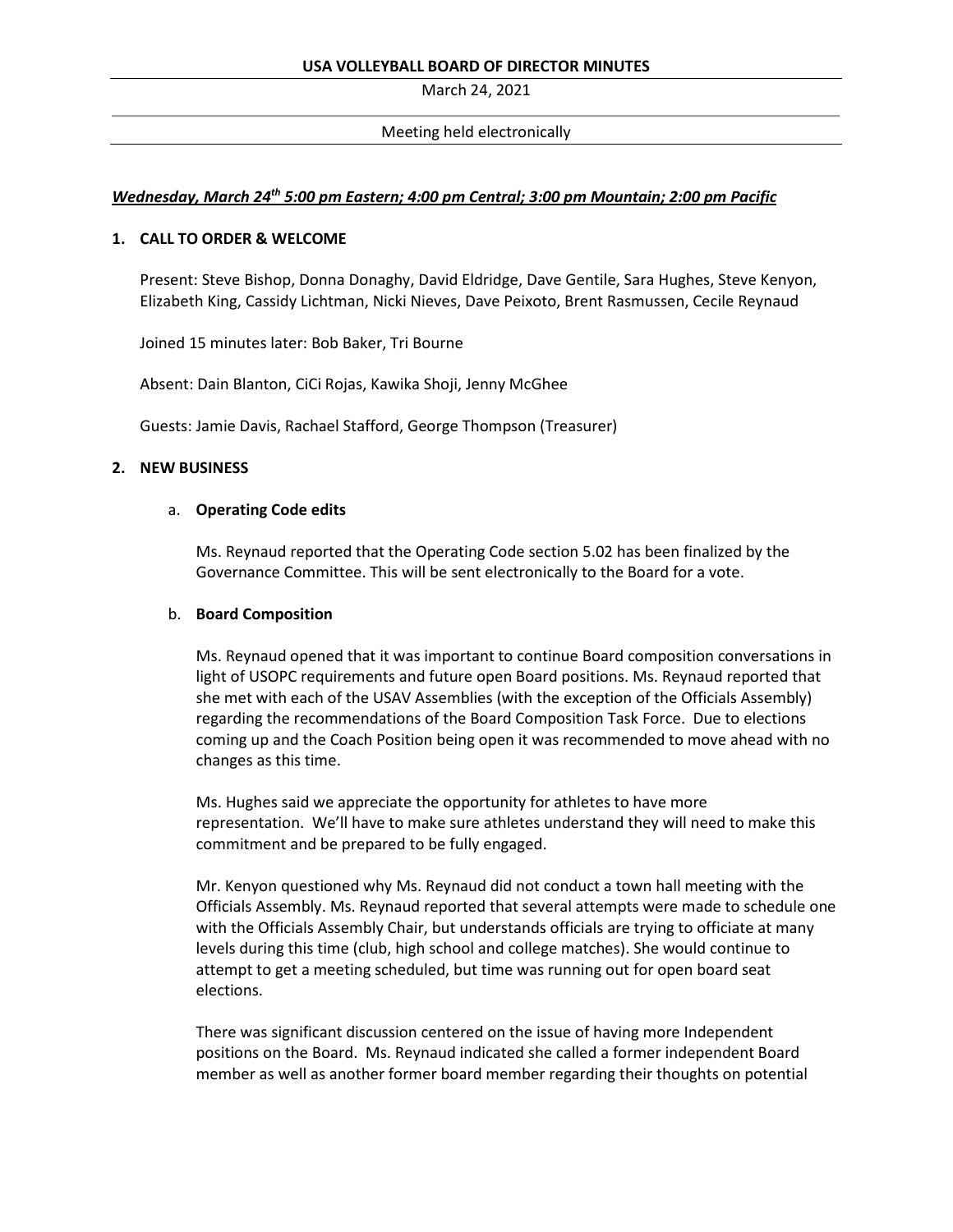March 24, 2021

# Meeting held electronically

Board composition changes and the role of independent board members. There was agreement that another independent would be favorable in the future.

Mr. Bishop asked about what deficiencies in the USOPC requirements needed to be addressed in USA Volleyball's current Board structure. Ms. Reynaud stated that the current board composition is "compliant" with USOPC standards in that the board has 33% athlete representation and at least 1 independent.

Mr. Gentile asked about restructuring the Junior Assembly to facilitate more club involvement.

Ms. Reynaud provided more information regarding Board composition and board terms ending for current members, including the Male Athlete Representative (currently held by Kawika Shoji who is eligible for a second four-year term); the Independent Director position (currently held by David Eldridge who is eligible for a second term); the High-Performance Director (currently held by Jenny McGhee who is eligible for a second term), and the Coach Director position (currently held by Ms. Reynaud who is not eligible for another term as she completes her  $2^{nd}$  four year term June  $30^{th}$ ). Also discussed was the current Nominating Committee and the plan to fill the vacant seats on that Committee.

## c. **Board Chair**

Mr. Bishop inquired about when and how voting will take place for the Chair of the Board. Ms. Reynaud indicated voting will be conducted online at the end of the next board meeting and should have all interested names by the next Board meeting.

Ms. Reynaud asked the Board its thoughts regarding the USOPC suggested criteria of having an Independent Director be the Chair of the Board. The Board engaged in discussion on this topic. Mr. Davis was asked about the implications of meeting or exceeding the USOPC criteria and whether there were other categories where we might look to exceed USOPC criteria.

There was more discussion about having the Chair always be an Independent Director. Ms. Reynaud indicated she was not calling for a vote on the topic, however, did want to raise the topic for discussion. Mr. Baker indicated Bylaws should not be written for a specific person. The Board felt for election this year the Chair position will be open to any member on the board.

Ms. Reynaud reminded the Board that it had asked candidates for the Chair position to identify by April. David Eldridge and Dave Gentile identified as candidates for the Chair position during the meeting.

# d. **Other Business**